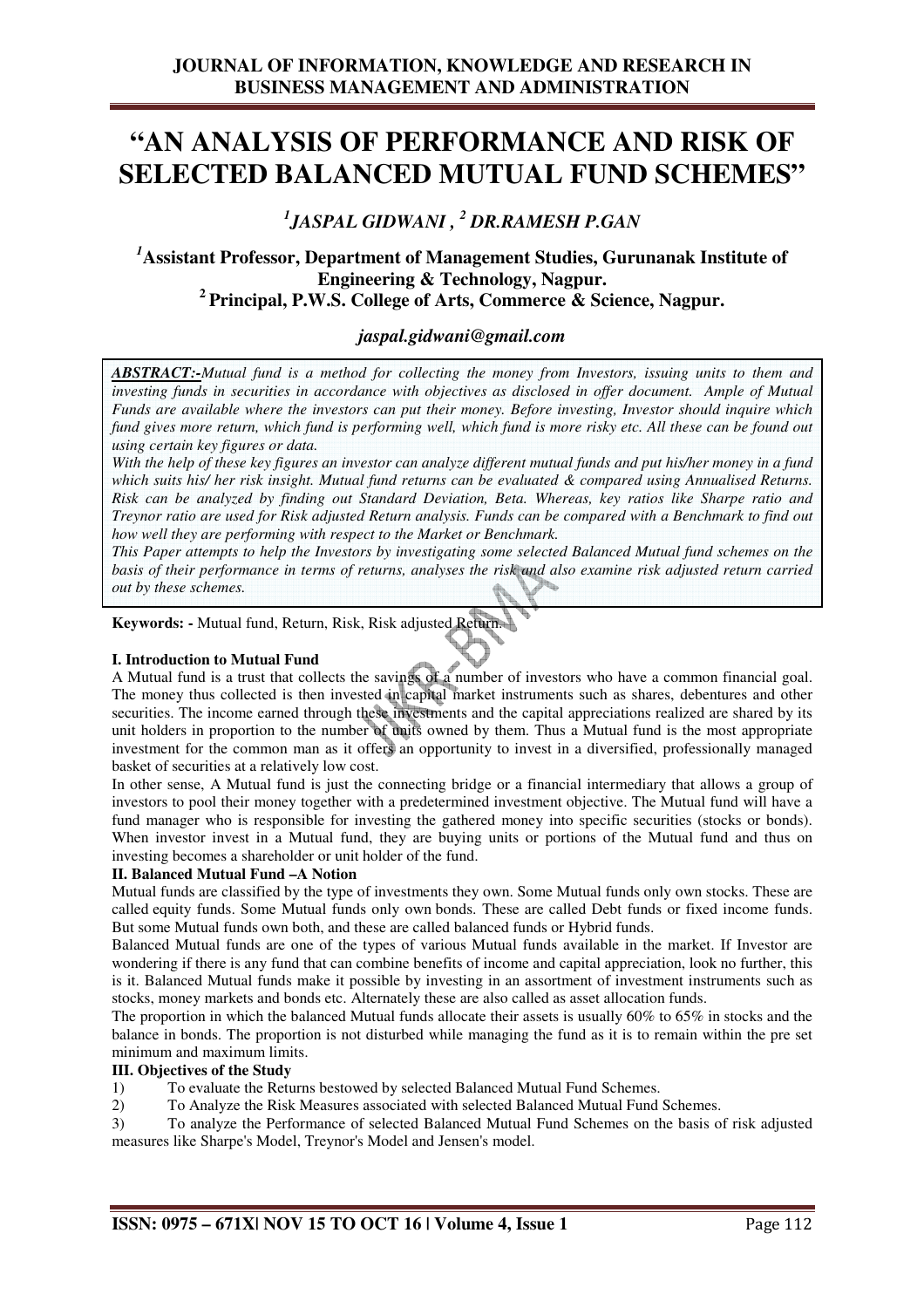# **IV. Purpose of the Study**

Most of the people have lot of savings with them & they want to invest their savings. There are lots of investment options available in the market but most of the people consider safety as their primary factor for investment & also consider regular income on their priority list. Capital appreciation or growth in their investment comes later in their gist. Therefore, as a result, Balanced Mutual fund schemes are the better investment options available for the investor in which they can invest  $\&$  earn better returns with safety of their capital.

So, the main purpose of doing this study was to know about balanced Mutual fund schemes with reference to its performance in terms of return & risk.

#### **V. Review of Literature**

**Dr. B. Nimalathasan, Mr. R. Kumar Ghandhi (2012)** studied the financial performance analysis of Mutual fund schemes (equity diversified schemes and equity mid-cap schemes) of selected banks. The objective of this research work is to analysis the financial performance of selected Mutual fund schemes through the statistical parameters and also carried risk analysis through parameters such as beta, standard deviation etc.

**Sathy S.D. and BishnupriyaM. (2006)** examined the performance of 23 selected growth - oriented and openended Mutual funds, from 1996-1997 to 2004-2005. On the basis of returns they found that UTI Mutual fund schemes and Franklin Templeton schemes have performed exceedingly well in public and private domain respectively.

**Gupta and Gupta (2004)** in their paper evaluated the performance of 57 equity Mutual funds (including 10 tax planning funds) from 1999 to 2003 by applying five measures i.e. Rate of Return, Sharpe's Ratio, Treynor's Ratio, Jensen's Differential return measures and Fama's Component of investment performance. The researchers used weekly Net Asset Values (NAVs) for performance evaluation, S&P CNX Nifty as benchmark and weekly yield on 91 day Treasury bills (T-bills) as a surrogate for risk free rate of return.

**RajeevaSinha and Vijay Jog (2003),** the authors examine the performance of Canadian Mutual fund managers, and find that their performance is lack lustre when compared with some well-recognized bench marks such as the TSE 300 and the 90-day T-Bill rates. They attribute this to the lack of performance persistence.

Panigrahi (1996) studied the growth of the Mutual fund industry from 1991-92 to1994-95 by using various components like rate of return, standard deviation, coefficient of multiple determination and risk free rate of return and showed that both UTI and other Mutual funds grew enormously during the post liberalization period in terms of investible funds, number of investors and number of schemes. The study showed that non UTI Mutual funds launched many schemes but their growth in terms of investors and number of schemes was not impressive.

**Jayadev (1996)** evaluated the performance of two growth-oriented Mutual funds namely Master gain and Magnum express by using monthly returns. Jensen, Sharpe and Treynor measures have been applied in the study and the pointed out that according to Jensen and Treynor measure, Master gain have performed better and the performance of Magnum was poor according to all three measures.

# **VI. Data and Methodology**

# **Scope of the study**

The scope of the study is limited to Balanced Mutual Fund schemes in India for the period 1st January 2011 to 31<sup>st</sup> December 2015. A total of 21 Balanced Mutual Fund schemes have been considered. Out of 21, 10 belong to HDFC Mutual Fund, while the rest belong to the ICICI Prudential Mutual Fund.

**Secondary Data**: The study has been carried out entirely on the basis secondary source. The major sources of secondary data are as given below:

For calculation of Returns, Risk & Risk adjusted Returns; the closing Net Asset Value (NAV) of the mutual funds along with daily closing price of the benchmark stock index i.e. NIFTY 50 has been used. NAV has been collected from the website of the Association of Mutual Fund of India (AMFI) &Nifty 50 Index values have been drawn from National Stock Exchange website.

Risk free rate of return refers to that minimum return on investment that has no risk of losing the investment over which it is earned. In this study,  $R_F$  is taken as the fixed deposit rate in the nationalized banks. For the present study, it has been marked as 6.5% per annum.

# **Limitations of the Study**

For the purpose of performance evaluation, those schemes have been selected which are in operation since last 5 years. These schemes relate to HDFC& ICICI Prudential Mutual Funds just & only open ended schemes have been considered for this purpose. Performance evaluation of all the schemes operated by selected mutual funds was not possible because of non availability of sufficient data.

# **VII. Data Analysis & Interpretation**

# **1) Return Measures**

Investors have to look into the return part before investing in the Mutual funds. Returns are the key indicators of their investment performance and are calculated from the historical NAV's.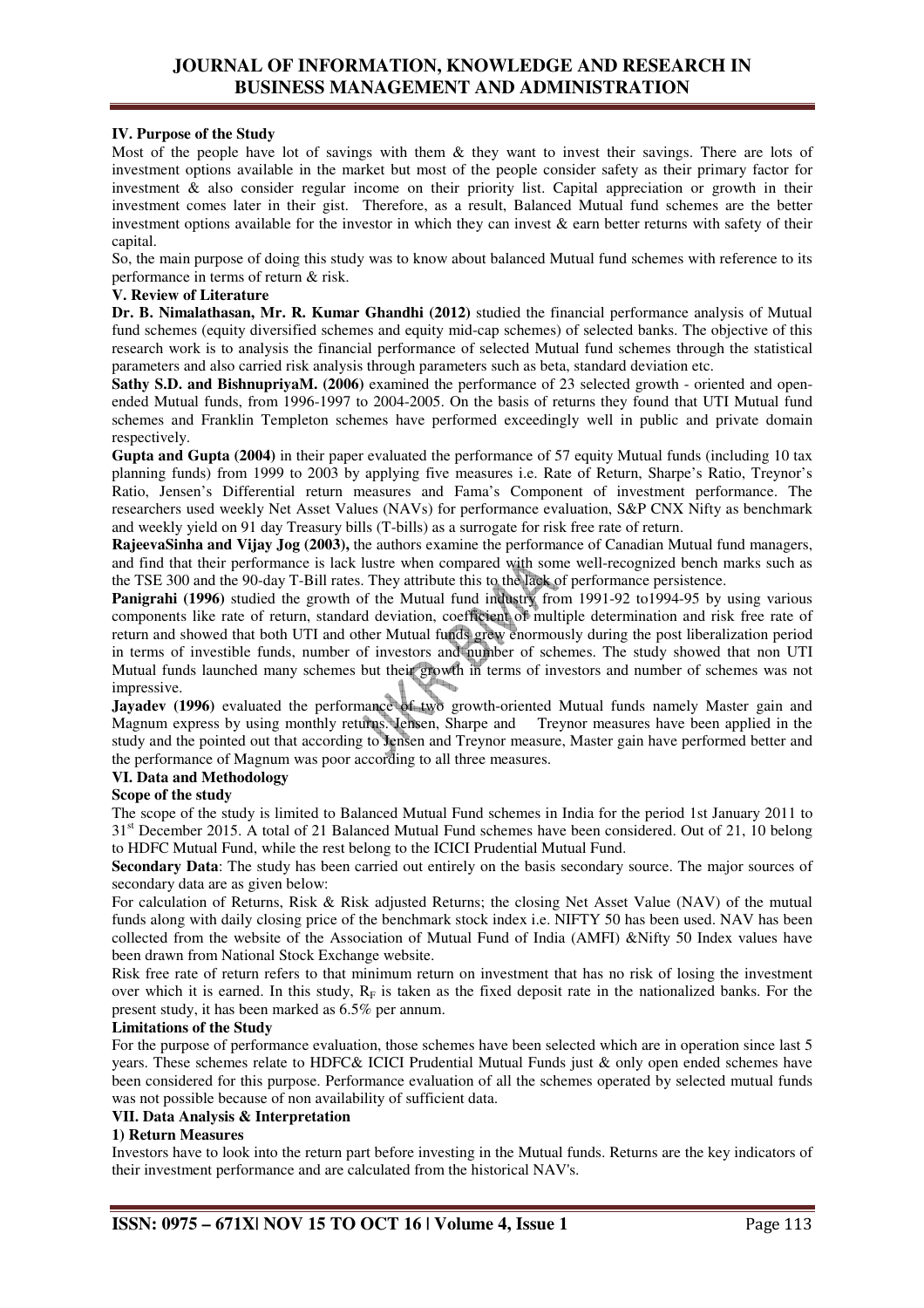In Mutual funds, NAV is the basic element used in calculating the returns because it keeps varying from one point of time to other. Thus, the purchase and sale value of investment is derived by multiplying the units purchased with NAV for respective period i.e. purchase date and sale date. In simple words, Net Asset Value is the market value of the securities held by the scheme. Since market value of securities changes every day, NAV of a scheme also varies on day-to-day basis.

# **A) Annualized Return**

Return is the gain or loss in the value of an asset in a particular period. It is usually quoted as a percentage. The general rule is that the more risk you take, the greater the potential for higher return – and loss.

**Absolute return or Point to Point Returns:** Absolute return is the increase or decrease that an investment achieves over a given period of time expressed in percentage terms. It's calculated as follows:

Absolute returns = 100\* (Selling Price – Cost Price)/ (Cost Price)

This measurement of return is the simplest and it does not consider time period. Most times it produces a large number so people are impressed!

**Simple Annualized Return**: The increase in value of an investment, expressed as a percentage per year. **Simple Annualized Return= Absolute Returns/Time period.**

# **Average Annual Return (AAR)**

Average annual return (AAR) is the arithmetic mean of a series of rates of return. The formula for AAR is: AAR = (Return in Period 1 + Return in Period 2 + Return in Period 3 + …Return in Period N) / Number of Periods or N

| Table 1 exhibit Performance in terms of Annualized Return of Past 5 years & its Average of Balanced |  |  |
|-----------------------------------------------------------------------------------------------------|--|--|
| <b>Mutual fund schemes:-</b>                                                                        |  |  |

| $\overline{\text{SN}}$ | <b>Mutual Fund Schemes</b>                                          | 2011    | 2012  | 2013              | 2014  | 2015              | Average<br><b>Annualised</b> | Rank            |
|------------------------|---------------------------------------------------------------------|---------|-------|-------------------|-------|-------------------|------------------------------|-----------------|
|                        |                                                                     |         |       |                   |       |                   | <b>Returns</b>               |                 |
| 1.                     | HDFC Arbitrage Fund - Retail Plan                                   | 7.46    | 8.73  | 8.18              | 7.78  | 7.43              |                              | 21              |
|                        |                                                                     |         |       |                   |       |                   | 7.916                        |                 |
| 2.                     | HDFC Arbitrage Fund - Wholesale Plan                                | 7.70    | 9.03  | 8.30              | 7.94  | 7.60              | 8.114                        | 20              |
| $\overline{3}$ .       | <b>HDFC Balanced Fund</b>                                           | 10.57   | 26.56 | 8.78              | 51.47 | 3.01              | 15.85                        | $\mathbf{1}$    |
| 4.                     | <b>HDFC</b><br>Children's<br>Gift<br>Fund<br><b>Investment Plan</b> | $-7.49$ | 27.32 | 12.96             | 43.10 | 2.44              | 15.666                       | $\overline{3}$  |
| $\overline{5}$ .       | HDFC Children's Gift Fund - Savings<br>Plan                         | 4.98    | 12.60 | $\overline{5.53}$ | 24.68 | $\overline{5.45}$ | 10.648                       | $\overline{8}$  |
| 6.                     | <b>HDFC Equity Savings Fund</b>                                     | 5.64    | 12.39 | 6.76              | 15.72 | 2.04              | 8.51                         | 17              |
| $\overline{7}$ .       | HDFC MF Monthly Income Plan -<br>Short Term Plan                    | 1.72    | 12.41 | 5.61              | 18.24 | 3.30              | 8.256                        | 18              |
| $\overline{8}$ .       | HDFC MF Monthly Income Plan -<br>Long Term Plan                     | $-0.79$ | 15.59 | 3.57              | 24.87 | 3.84              | 9.416                        | 11              |
| 9.                     | HDFC Multiple Yield Fund - Plan 2005                                | 6.11    | 11.84 | 6.65              | 20.43 | 4.67              | 9.94                         | 10              |
| 10.                    | <b>HDFC</b> Prudence Fund                                           | 15.83   | 30.08 | 2.06              | 51.76 | 0.29              | 13.672                       | $\overline{7}$  |
| 11.                    | <b>ICICI</b> Prudential Advisor<br><b>Series</b><br>Cautious Plan   | 2.72    | 11.94 | 1.19              | 22.02 | 2.99              | 8.172                        | 19              |
| 12.                    | ICICI Prudential Advisor Series - Long<br>Term Savings Plan         | $-5.44$ | 21.20 | 0.27              | 29.60 | 1.23              | 9.372                        | 12              |
| $\overline{13}$ .      | ICICI Prudential Advisor Series -<br>Moderate Plan                  | $-3.65$ | 19.63 | 2.34              | 25.50 | 2.26              | 9.216                        | 14              |
| 14.                    | ICICI Prudential Balanced Advantage<br>Fund                         | $-8.77$ | 33.33 | 10.93             | 29.04 | 6.70              | 14.246                       | 6               |
| 15.                    | <b>ICICI Prudential Balanced Fund</b>                               | $-9.33$ | 29.38 | 11.18             | 45.56 | 2.10              | 15.778                       | $\overline{2}$  |
| 16.                    | ICICI Prudential Child Care Plan - Gift<br>Plan                     | 26.10   | 42.34 | 2.87              | 54.26 | 0.23              | 14.72                        | $\overline{4}$  |
| 17.                    | ICICI Prudential Child Care Plan -<br>Study Plan                    | 0.33    | 18.00 | 11.11             | 32.39 | 9.91              | 14.348                       | 5               |
| 18.                    | <b>ICICI Prudential Equity Arbitrage Fund</b>                       | 7.63    | 10.11 | 9.80              | 8.58  | 7.56              | 8.736                        | $\overline{16}$ |

**ISSN: 0975 – 671X| NOV 15 TO OCT 16 | Volume 4, Issue 1 Page 114**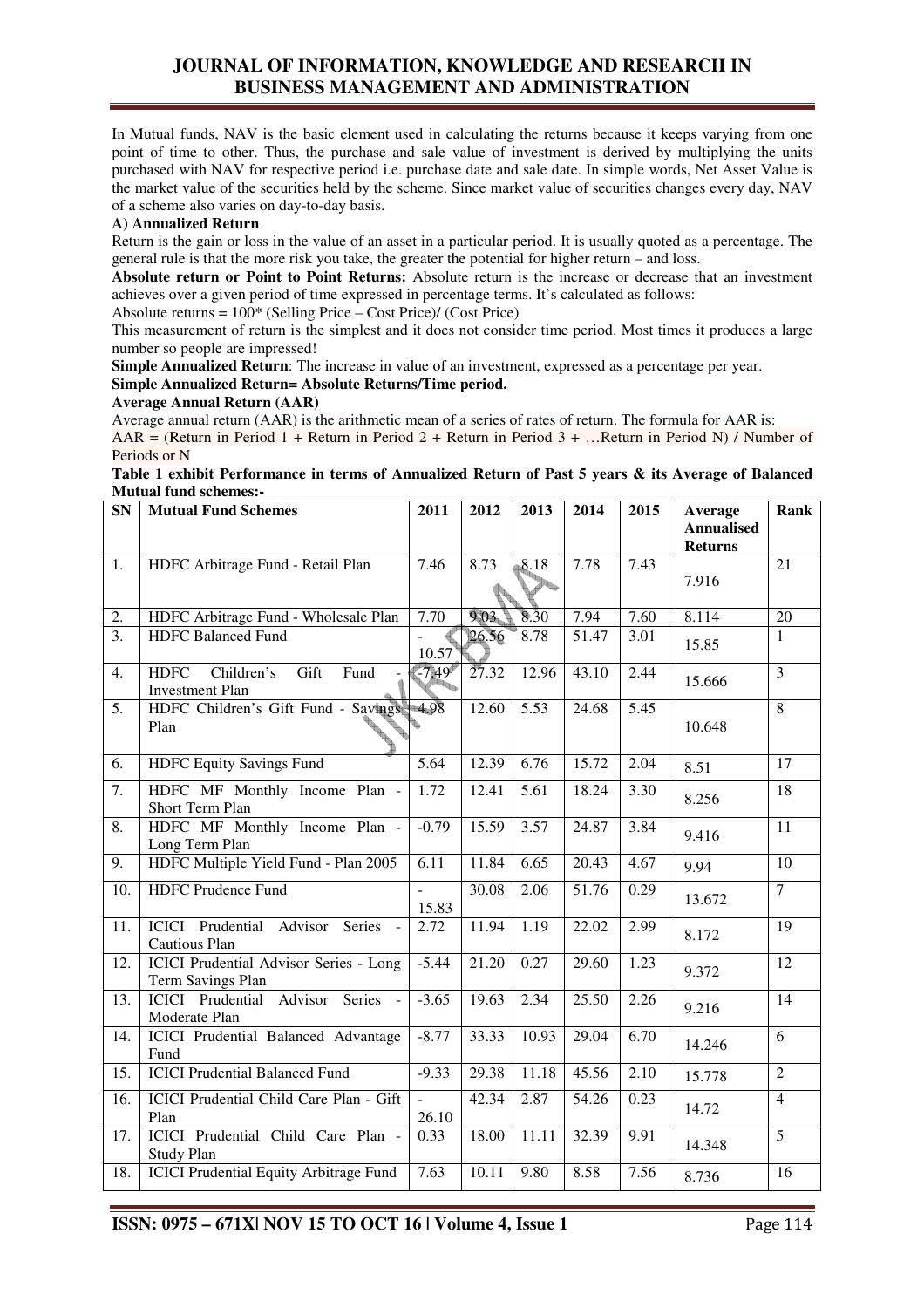| 19. | ICICI Prudential Equity Arbitrage Fund   7.95<br>- Institutional Plan |         | 10.42 | 9.76 | 8.49  | 7.59 | 8.842  |  |
|-----|-----------------------------------------------------------------------|---------|-------|------|-------|------|--------|--|
| 20  | <b>ICICI</b> Prudential MIP 25                                        | $-0.55$ |       | 5.85 | 22.52 | 6.42 | 10.302 |  |
|     | <b>ICICI</b> Prudential Monthly Income Plan                           | .83     | 13.63 | 5.40 | 21.03 | 4.75 | 9.328  |  |

# **Source: - Own Calculation**

 **Interpretation: -** Table 1 depicts Performance in terms of Average Annualized returns of last 5 years i.e. from 2011 to 2015 of 21 Balanced Mutual fund schemes & ranked them.

On analyzing schemes, it has been found that all the schemes generate positive average returns, none of them show negative return which is a good sign for the Industry as it increases investors confidence in Mutual fund investment especially it boost the investment in Balanced Mutual fund schemes. Schemes that occupy top positions are HDFC Balanced Fund, ICICI Prudential Balanced Fund, HDFC Children's Gift Fund - Investment Plan, etc.

# **B) Benchmark:-**

Mutual fund schemes invest in the market for the benefit of unit holders. How well did a scheme perform this job? An approach to assess the performance is to pre-define a comparable - a Benchmark - against which the scheme can be compared.

To put it very simply, a benchmark gives a layman an opportunity to compare the performance of his/her investments with that of the broader market. At the same time, a fund house can also set target returns and strive to perform better than the benchmark index.

|  |                                  | Table 2 display Performance Comparison of Return of Balanced Mutual fund schemes with its |  |  |  |  |  |
|--|----------------------------------|-------------------------------------------------------------------------------------------|--|--|--|--|--|
|  | <b>Benchmark i.e. Nifty 50:-</b> |                                                                                           |  |  |  |  |  |

| ${\bf S}$<br>${\bf N}$ | <b>Mutual Fund Schemes</b>                                  | Average<br><b>Annualised</b><br>Returns (R <sub>P</sub> ) | <b>Benchmar</b><br>k Average<br><b>Returns</b><br>(Nifty 50) | <b>Differenc</b><br>e<br>$(R_M-R_P)$ | Ran<br>$\bf k$ |
|------------------------|-------------------------------------------------------------|-----------------------------------------------------------|--------------------------------------------------------------|--------------------------------------|----------------|
| 1                      | HDFC Arbitrage Fund - Retail Plan                           | $\sqrt{7.916}$                                            | 7.064                                                        | 0.852                                | 21             |
| 2                      | HDFC Arbitrage Fund - Wholesale Plan                        | 8.114                                                     | 7.064                                                        | 1.05                                 | 20             |
| 3                      | <b>HDFC Balanced Fund</b>                                   | 15.85                                                     | 7.064                                                        | 8.786                                | $\mathbf{1}$   |
| $\overline{4}$         | HDFC Children's Gift Fund - Investment Plan-                | 15.666                                                    | 7.064                                                        | 8.602                                | $\overline{3}$ |
| 5                      | HDFC Children's Gift Fund - Savings Plan-                   | 10.648                                                    | 7.064                                                        | 3.584                                | 8              |
| 6                      | <b>HDFC Equity Savings Fund</b>                             | 8.51                                                      | 7.064                                                        | 1.446                                | 17             |
| $\tau$                 | HDFC MF Monthly Income Plan - Short Term Plan               | 8.256                                                     | 7.064                                                        | 1.192                                | 18             |
| 8                      | HDFC MF Monthly Income Plan - Long Term Plan                | 9.416                                                     | 7.064                                                        | 2.352                                | 11             |
| 9                      | HDFC Multiple Yield Fund - Plan 2005                        | 9.94                                                      | 7.064                                                        | 2.876                                | 10             |
| 10                     | <b>HDFC</b> Prudence Fund                                   | 13.672                                                    | 7.064                                                        | 6.608                                | $\overline{7}$ |
| 11                     | <b>ICICI</b> Prudential Advisor Series - Cautious Plan      | 8.172                                                     | 7.064                                                        | 1.108                                | 19             |
| 12                     | ICICI Prudential Advisor Series - Long Term Savings<br>Plan | 9.372                                                     | 7.064                                                        | 2.308                                | 12             |
| 13                     | <b>ICICI Prudential Advisor Series - Moderate Plan</b>      | 9.216                                                     | 7.064                                                        | 2.152                                | 14             |
| 14                     | <b>ICICI Prudential Balanced Advantage Fund</b>             | 14.246                                                    | 7.064                                                        | 7.182                                | 6              |
| 15                     | <b>ICICI Prudential Balanced Fund</b>                       | 15.778                                                    | 7.064                                                        | 8.714                                | $\overline{2}$ |
| 16                     | ICICI Prudential Child Care Plan - Gift Plan                | 14.72                                                     | 7.064                                                        | 7.656                                | $\overline{4}$ |
| 17                     | ICICI Prudential Child Care Plan - Study Plan               | 14.348                                                    | 7.064                                                        | 7.284                                | 5              |
| 18                     | <b>ICICI Prudential Equity Arbitrage Fund</b>               | 8.736                                                     | 7.064                                                        | 1.672                                | 16             |
| 19                     | ICICI Pru Equity Arbitrage Fund - Institutional Plan        | 8.842                                                     | 7.064                                                        | 1.778                                | 15             |
| 20                     | <b>ICICI</b> Prudential MIP 25                              | 10.302                                                    | 7.064                                                        | 3.238                                | 9              |
| 21                     | <b>ICICI Prudential Monthly Income Plan</b>                 | 9.328                                                     | 7.064                                                        | 2.264                                | 13             |

**Source: - Own Calculation**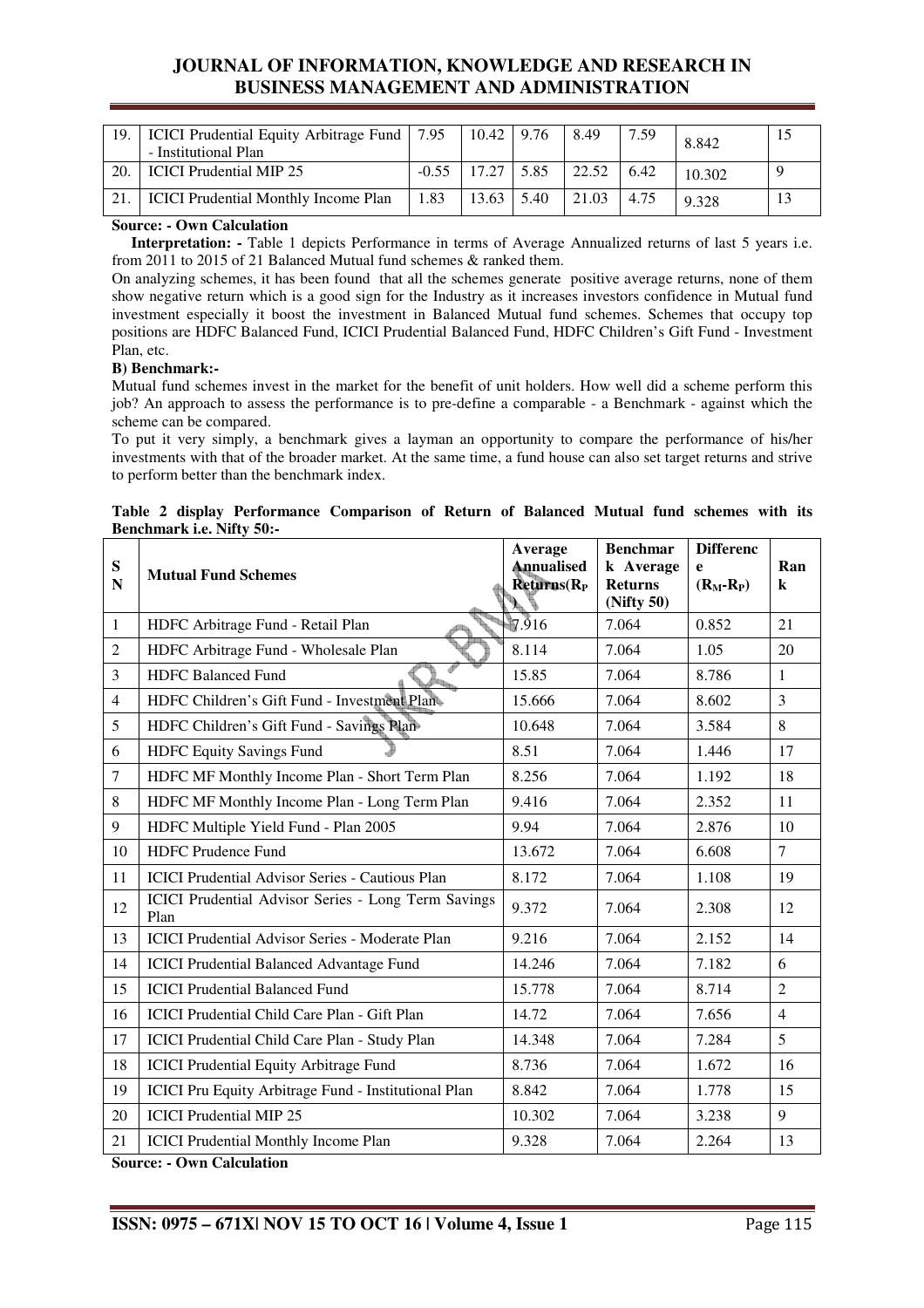**Interpretation:-**It has been observed that all schemes generate higher returns than the benchmark returns. Out of all, some schemes have better or enhanced values for example HDFC Balanced Fund, ICICI Prudential Balanced Fund, HDFC Children's Gift Fund - Investment Plan occupies top three positions respectively on comparison with Nifty 50.

These schemes were those which had out-performed the market index. Thus, the investors of these schemes have been rewarded well on their invested money.

# **2) Risk Measures**

Return alone should not be considered as the basis of measurement of the performance of a Mutual fund scheme, it should also include the risk taken by the Fund Manager because different funds will have different levels of risk attached to them.

Risk then, refers to the volatility - the up and down activity in the markets that occur constantly over a period of time. This volatility can be caused by a number of factors - interest rate changes, inflation or general economic conditions. The main indicators of investment risk that apply to the analysis of stocks, bonds and Mutual fund portfolios are Standard deviation and Beta.

# **A) Standard deviation**

The Standard deviation of a fund measures the risk by measuring the degree to which the fund fluctuates in relation to its average return of a fund over a period of time. It is a measure of the consistency of a Mutual fund's returns. A higher Standard deviation number indicates that the Net Asset Value (NAV) of the Mutual fund is more volatile and, it is riskier than a fund with a lower Standard deviation.

# **B) Beta**

Another measure of fund's risk is Beta coefficient. Beta relates a fund's return with a market index and measures the sensitivity of the fund's return s to changes in the market index. In other words, Beta determines the volatility of a fund in comparison to that of its index or benchmark.

| Table 3 reveals Standard deviation & Beta of Balanced Mutual fund schemes:- |  |  |
|-----------------------------------------------------------------------------|--|--|
|-----------------------------------------------------------------------------|--|--|

| ${\bf S}$<br>$\mathbf N$ | <b>Mutual Fund Schemes</b>                                     | <b>Standard</b><br><b>Deviation</b><br>of<br>Portfolio( $\sigma_{\rm P}$ ) | $Beta(\beta)$ |
|--------------------------|----------------------------------------------------------------|----------------------------------------------------------------------------|---------------|
| $\mathbf{1}$             | HDFC Arbitrage Fund - Retail Plan                              | 2.5685                                                                     | 0.0154        |
| 2                        | HDFC Arbitrage Fund - Wholesale Plan                           | 2.5754                                                                     | 0.0124        |
| 3                        | <b>HDFC Balanced Fund</b>                                      | 20.3304                                                                    | 0.7729        |
| $\overline{4}$           | HDFC Children's Gift Fund - Investment Plan                    | 18.8954                                                                    | 0.6676        |
| 5                        | HDFC Children's Gift Fund - Savings Plan                       | 11.1293                                                                    | 0.2316        |
| 6                        | <b>HDFC Equity Savings Fund</b>                                | 9.1214                                                                     | 0.1555        |
| 7                        | HDFC MF Monthly Income Plan - Short Term Plan                  | 10.8633                                                                    | 0.2206        |
| $\,8$                    | HDFC MF Monthly Income Plan - Long Term Plan                   | 13.3382                                                                    | 0.3327        |
| 9                        | HDFC Multiple Yield Fund - Plan 2005                           | 9.7316                                                                     | 0.1771        |
| 10                       | <b>HDFC</b> Prudence Fund                                      | 21.6795                                                                    | 0.8789        |
| 11                       | <b>ICICI Prudential Advisor Series - Cautious Plan</b>         | 11.3676                                                                    | 0.2416        |
| 12                       | ICICI Prudential Advisor Series - Long Term Savings<br>Plan    | 16.1083                                                                    | 0.4852        |
| 13                       | <b>ICICI Prudential Advisor Series - Moderate Plan</b>         | 14.8108                                                                    | 0.4102        |
| 14                       | <b>ICICI Prudential Balanced Advantage Fund</b>                | 17.7001                                                                    | 0.5858        |
| 15                       | <b>ICICI Prudential Balanced Fund</b>                          | 19.7494                                                                    | 0.7294        |
| 16                       | ICICI Prudential Child Care Plan - Gift Plan                   | 24.4462                                                                    | 1.1175        |
| 17                       | ICICI Prudential Child Care Plan - Study Plan                  | 14.2014                                                                    | 0.3771        |
| 18                       | <b>ICICI Prudential Equity Arbitrage Fund</b>                  | 3.7851                                                                     | 0.0267        |
| 19                       | ICICI Prudential Equity Arbitrage Fund - Institutional<br>Plan | 3.6095                                                                     | 0.0243        |
| 20                       | <b>ICICI</b> Prudential MIP 25                                 | 12.8771                                                                    | 0.3101        |
| 21                       | <b>ICICI Prudential Monthly Income Plan</b>                    | 11.5074                                                                    | 0.2476        |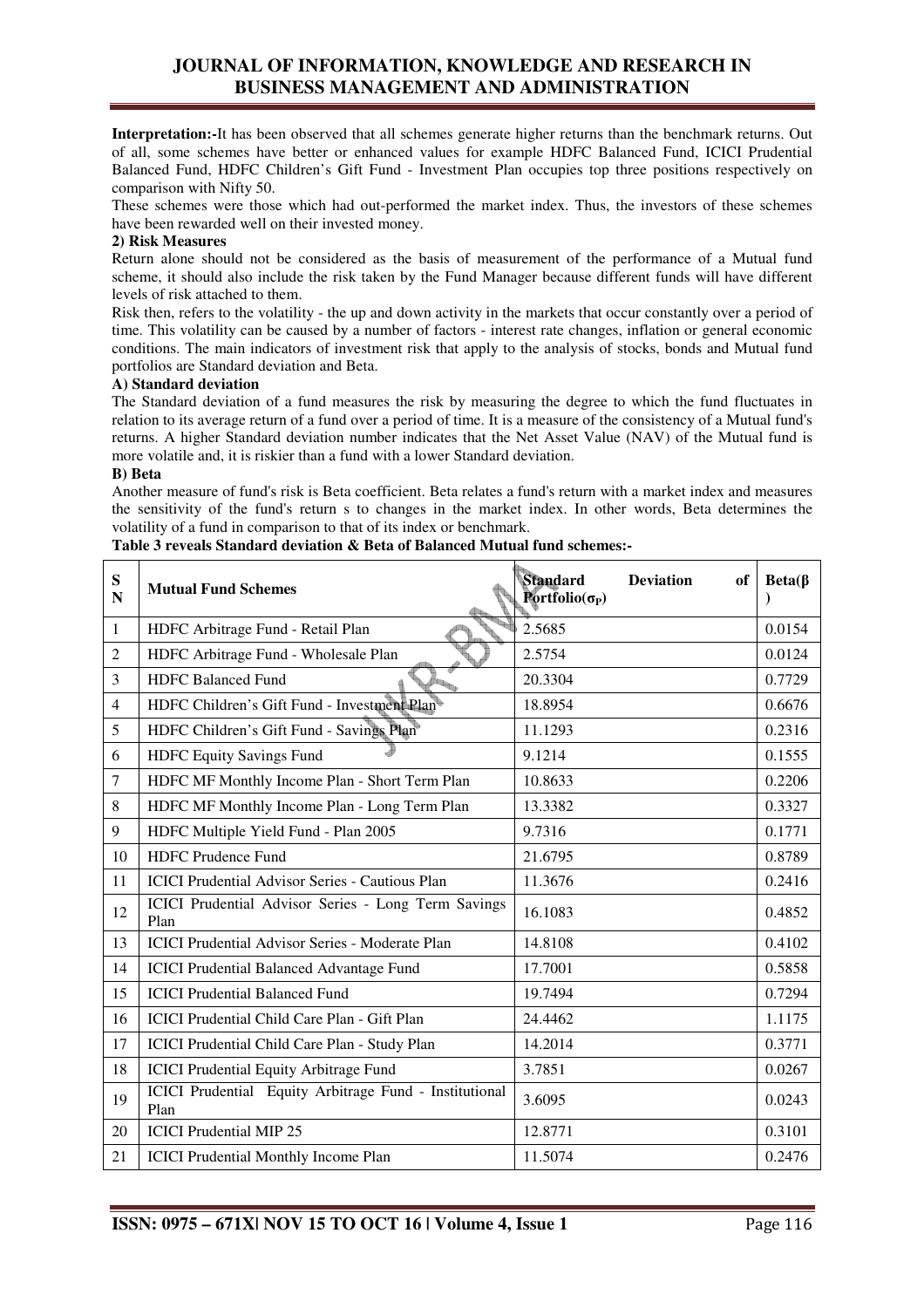**Interpretation: -** Higher the value of deviation of scheme's return, greater will be the total risk carried by the scheme. It is observed that the maximum deviation in scheme's return is shown by ICICI Prudential Childcare-Gift Plan followed by HDFC Prudence Fund that show Standard deviation of 21.6795 then HDFC Balanced Fund have Standard deviation of 20.33 .

Higher the value of Beta of the schemes, greater will be the systematic risk carried by the fund. It is observed that out of all, only one scheme were found to be more risky (*beta* > 1.0) than the market namely, ICICI Prudential Childcare-Gift Plan with Beta of 1.1175.

Whereas schemes such as HDFC Prudence Fund, HDFC Balanced Fund, ICICI Prudential Balanced Fund schemes also show higher beta that means carries higher systematic risk*.*

Schemes with minimum Standard deviation and beta are HDFC Arbitrage Fund - Retail Plan, HDFC Arbitrage Fund - Wholesale Plan, ICICI Prudential Equity Arbitrage Fund - Institutional Plan etc.

# **3) Risk-adjusted Return Measures:-**

An alternative approach to evaluate the performance of the Fund Manager is through the risk reward relationship. The underlying principle is that return ought to be commensurate with the risk taken. A Fund Manager, who has taken higher risk, ought to earn a better return to justify the risk taken. A Fund Manager who has earned a lower return may be able to justify it through the lower risk taken. Such evaluations are conducted through *Risk-adjusted Returns*. There are various measures of risk-adjusted returns. Some of which commonly used in the market are:-

- A) Sharpe Ratio
- B) Treynor Ratio
- C) Jensen Alpha

# **A) Sharpe Model/Ratio**

Sharpe ratio compute the risk premium of a fund as difference between the fund's Average return and the return of a risk –free Government security or Treasury bill over a given period. Sharpe ratio divides the risk premium by the fund's total risk i.e. Standard deviation. The formula of Sharpe ratio is:-

Sharpe ratio =  $(\mathbf{R}_P \cdot \mathbf{R}_F)/\sigma_P$  Where,  $\sigma_P$  is Standard deviation of the fund.

The higher a fund's Sharpe ratio, the better a fund's returns and have been relative to the volatility the fund has experienced (as measured by standard deviation). Investors can then assess whether a fund's return justifies the risk or not.

# **B) Treynor's Model**

Like Sharpe measure, Treynor ratio also compute the risk premium of a fund as difference between the fund's Average return and the return of a risk-free Government security or Treasury bill over a given period but with reference to systematic risk instead of total risk.

| Table 4 display Risk Adjusted Returns i.e. Sharpe Ratio & Treynor ratio of Balanced Mutual fund |  |  |  |  |  |  |  |
|-------------------------------------------------------------------------------------------------|--|--|--|--|--|--|--|
| schemes with its Ranking                                                                        |  |  |  |  |  |  |  |

| S<br>N         | <b>Mutual Fund Schemes</b>                                  | <b>Sharpe</b><br>Ratio | Ran<br>k       | <b>Treynor</b><br><b>Ratio</b> | Ran<br>k |
|----------------|-------------------------------------------------------------|------------------------|----------------|--------------------------------|----------|
|                | HDFC Arbitrage Fund - Retail Plan                           | 0.5513                 | 5              | 91.9481                        | 3        |
| 2              | HDFC Arbitrage Fund - Wholesale Plan                        | 0.6267                 | $\overline{2}$ | 130.161                        | 1        |
| 3              | <b>HDFC Balanced Fund</b>                                   | 0.4599                 | 8              | 12.0973                        | 13       |
| $\overline{4}$ | HDFC Children's Gift Fund - Investment Plan                 | 0.4851                 | 6              | 13.7298                        | 8        |
| 5              | HDFC Children's Gift Fund - Savings Plan                    | 0.3727                 | 10             | 17.9102                        | 7        |
| 6              | <b>HDFC Equity Savings Fund</b>                             | 0.2204                 | 16             | 12.926                         | 10       |
| 7              | HDFC MF Monthly Income Plan - Short Term Plan               | 0.1616                 | 20             | 7.96011                        | 17       |
| 8              | HDFC MF Monthly Income Plan - Long Term Plan                | 0.2186                 | 17             | 8.76465                        | 15       |
| 9              | HDFC Multiple Yield Fund - Plan 2005                        | 0.3535                 | 11             | 19.4241                        | 6        |
| 10             | <b>HDFC Prudence Fund</b>                                   | 0.3308                 | 13             | 8.1602                         | 16       |
| 11             | <b>ICICI Prudential Advisor Series - Cautious Plan</b>      | 0.1471                 | 21             | 6.92053                        | 19       |
| 12             | ICICI Prudential Advisor Series - Long Term Savings<br>Plan | 0.1783                 | 19             | 5.91921                        | 21       |
| 13             | <b>ICICI</b> Prudential Advisor Series - Moderate Plan      | 0.1834                 | 18             | 6.62116                        | 20       |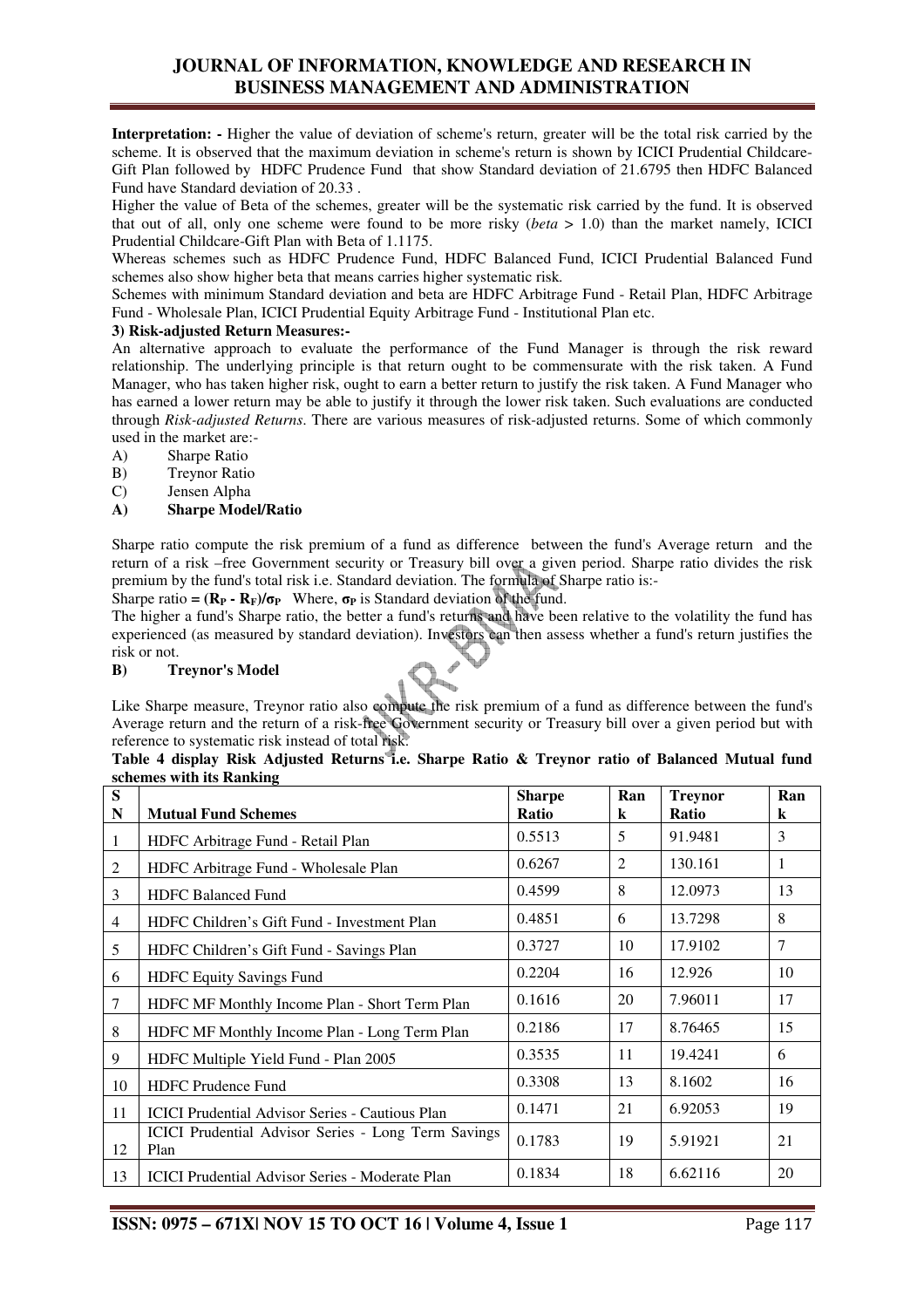| 14 | <b>ICICI</b> Prudential Balanced Advantage Fund             | 0.4376 | 9              | 13.2229 | 9              |
|----|-------------------------------------------------------------|--------|----------------|---------|----------------|
| 15 | <b>ICICI Prudential Balanced Fund</b>                       | 0.4698 |                | 12.72   | 11             |
| 16 | ICICI Prudential Child Care Plan - Gift Plan                | 0.3362 | 12             | 7.3557  | 18             |
| 17 | ICICI Prudential Child Care Plan - Study Plan               | 0.5526 | $\overline{4}$ | 20.8115 | 5              |
| 18 | <b>ICICI Prudential Equity Arbitrage Fund</b>               | 0.5907 | 3              | 83.7453 | 4              |
| 19 | <b>ICICI Pru Equity Arbitrage Fund - Institutional Plan</b> | 0.6488 |                | 96.3786 | $\overline{c}$ |
| 20 | <b>ICICI</b> Prudential MIP 25                              | 0.2953 | 14             | 12.2606 | 12             |
| 21 | <b>ICICI</b> Prudential Monthly Income Plan                 | 0.2458 | 15             | 11.4216 | 14             |

# **Source: - Own Calculation**

**Interpretation: -** It could be seen that all schemes have recorded positive Sharpe & Treynor Ratio. Out of these schemes, some schemes have enhanced Sharpe ratio as well as better Treynor ratio such as ICICI Prudential Equity Arbitrage Fund - Institutional Plan, HDFC Arbitrage Fund - Wholesale Plan, ICICI Prudential Equity Arbitrage Fund etc. occupies Top Position. Thus, the investors of these schemes have been rewarded well on their invested money. Schemes that hold bottom positions are ICICI Prudential Advisor Series - Long Term Savings Plan, HDFC MF Monthly Income Plan - Short Term Plan, ICICI Prudential Advisor Series - Moderate Plan.

# **C) Jensen Model**

In simple sense, Jensen model is yet another risk-adjusted performance measure. This measure is developed by Michael Jensen and sometimes referred as the differential return method. This measure involves evaluation of the returns that the fund has generated vis-à-vis the return actually expected of the fund given the level of its systematic risk. Required return of a fund at a given level of risk can be calculated as:

Jensen's alpha = Portfolio Return − [Risk Free Rate + Portfolio Beta \* (Market Return − Risk Free Rate)]

The difference between a scheme's actual return and its optimal or expected return is its *Alpha-* a measure of the Fund Manager's performance. Positive alpha is indicative of out-performance by the Fund Manager; negative alpha might indicate underperformance.

| <b>SN</b>      | <b>San Britannia</b><br><b>Mutual Fund Schemes</b>       | Average<br><b>Annualised</b><br>$Returns(R_P)$ | <b>Jensen</b><br><b>Alpha</b> | Rank           |
|----------------|----------------------------------------------------------|------------------------------------------------|-------------------------------|----------------|
| 1              | HDFC Arbitrage Fund - Retail Plan                        | 7.916                                          | 1.4073                        | 21             |
| $\overline{c}$ | HDFC Arbitrage Fund - Wholesale Plan                     | 8.114                                          | 1.607                         | 19             |
| 3              | <b>HDFC Balanced Fund</b>                                | 15.85                                          | 8.9141                        | 1              |
| 4              | HDFC Children's Gift Fund - Investment Plan              | 15.666                                         | 8.7895                        | 3              |
| 5              | HDFC Children's Gift Fund - Savings Plan                 | 10.648                                         | 4.0174                        | 8              |
| 6              | HDFC Equity Savings Fund                                 | 8.51                                           | 1.9223                        | 17             |
| 7              | HDFC MF Monthly Income Plan - Short Term Plan            | 8.256                                          | 1.6316                        | 18             |
| 8              | HDFC MF Monthly Income Plan - Long Term Plan             | 9.416                                          | 2.7284                        | 11             |
| 9              | HDFC Multiple Yield Fund - Plan 2005                     | 9.94                                           | 3.3401                        | 10             |
| 10             | <b>HDFC</b> Prudence Fund                                | 13.672                                         | 6.6763                        | $\tau$         |
| 11             | <b>ICICI Prudential Advisor Series - Cautious Plan</b>   | 8.172                                          | 1.5357                        | 20             |
| 12             | ICICI Prudential Advisor Series - Long Term Savings Plan | 9.372                                          | 2.5983                        | 13             |
| 13             | <b>ICICI</b> Prudential Advisor Series - Moderate Plan   | 9.216                                          | 2.4846                        | 14             |
| 14             | <b>ICICI Prudential Balanced Advantage Fund</b>          | 14.246                                         | 7.4156                        | 6              |
| 15             | <b>ICICI Prudential Balanced Fund</b>                    | 15.778                                         | 8.8666                        | $\overline{2}$ |
| 16             | ICICI Prudential Child Care Plan - Gift Plan             | 14.72                                          | 7.5897                        | 5              |

**Table 5 display Risk Adjusted Measure of Performance i.e. Jensen Alpha of Balanced Mutual fund schemes with its Ranking**   $^{\prime}$